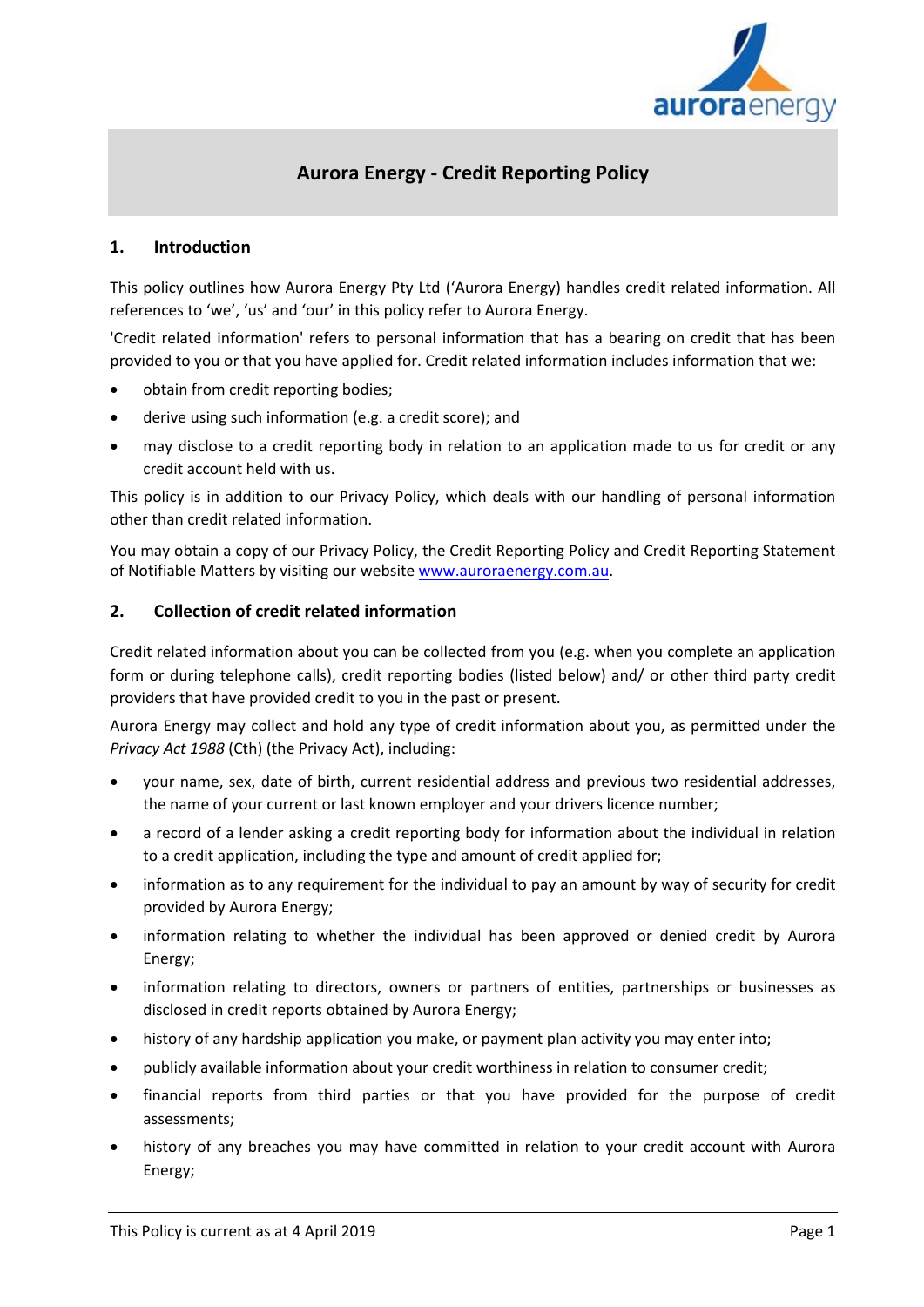

- information about a payment that you are overdue in making in relation to consumer credit, and information about when such an overdue payment has been paid; and
- the opinion of a credit provider that you have committed a serious credit infringement in relation to consumer credit provided by the provider to you.

Aurora Energy may hold your credit related information in the form of electronic files, voice recordings and hardcopy format (in each case, securely protected and stored).

# **3. Use and disclosure of credit related information**

Aurora Energy will take all reasonable care and precaution to ensure that your credit related information is used only for purposes permitted by law relating to supply of products or services to you. Credit related information may be collected, used, held or disclosed by Aurora Energy:

- to conduct a credit assessment to assist in deciding if a credit account should be provided for products or services supplied to you;
- for our internal management purposes which are directly related to the supply of products or services to you;
- to assist you to avoid a payment default; and
- to assist with collection of payments that are overdue.

Aurora Energy may disclose your information to our related companies and to third parties including but not limited to, debt collectors, credit management agencies, other credit providers, credit reporting bodies, government bodies, regulatory authorities (as required by law) and any authorised party you may give permission for us to speak with including welfare organisations, guarantors or representatives nominated by you.

If your application for credit is denied based on information provided to us by a third party reporting body, we will inform you and provide contact details of the credit reporting body used.

#### **4. Credit reporting bodies**

We may exchange information with credit reporting bodies, where permitted by law, to:

- manage your credit requests;
- review your credit worthiness in assessing a new application;
- obtain a credit report based on terms of payment;
- verify information obtained by us from you or other sources; or
- manage changes in your circumstances, such as alerts to bankruptcy, receivership, administration or liquidation.

The credit reporting bodies we currently deal with are:

- Equifax Australia (whose contact details are available at [www.mycreditfile.com.au\)](http://www.mycreditfile.com.au/);
- Creditor Watch (whose contact details are available at [www.creditorwatch.com.au\)](http://www.creditorwatch.com.au/); and
- Tasmanian Collection Service (whose contact details are available at www.tascol.com.au)

You may obtain a copy of these credit reporting bodies' policies about management of credit related information by visiting the websites as listed above. You have the right to request reporting bodies not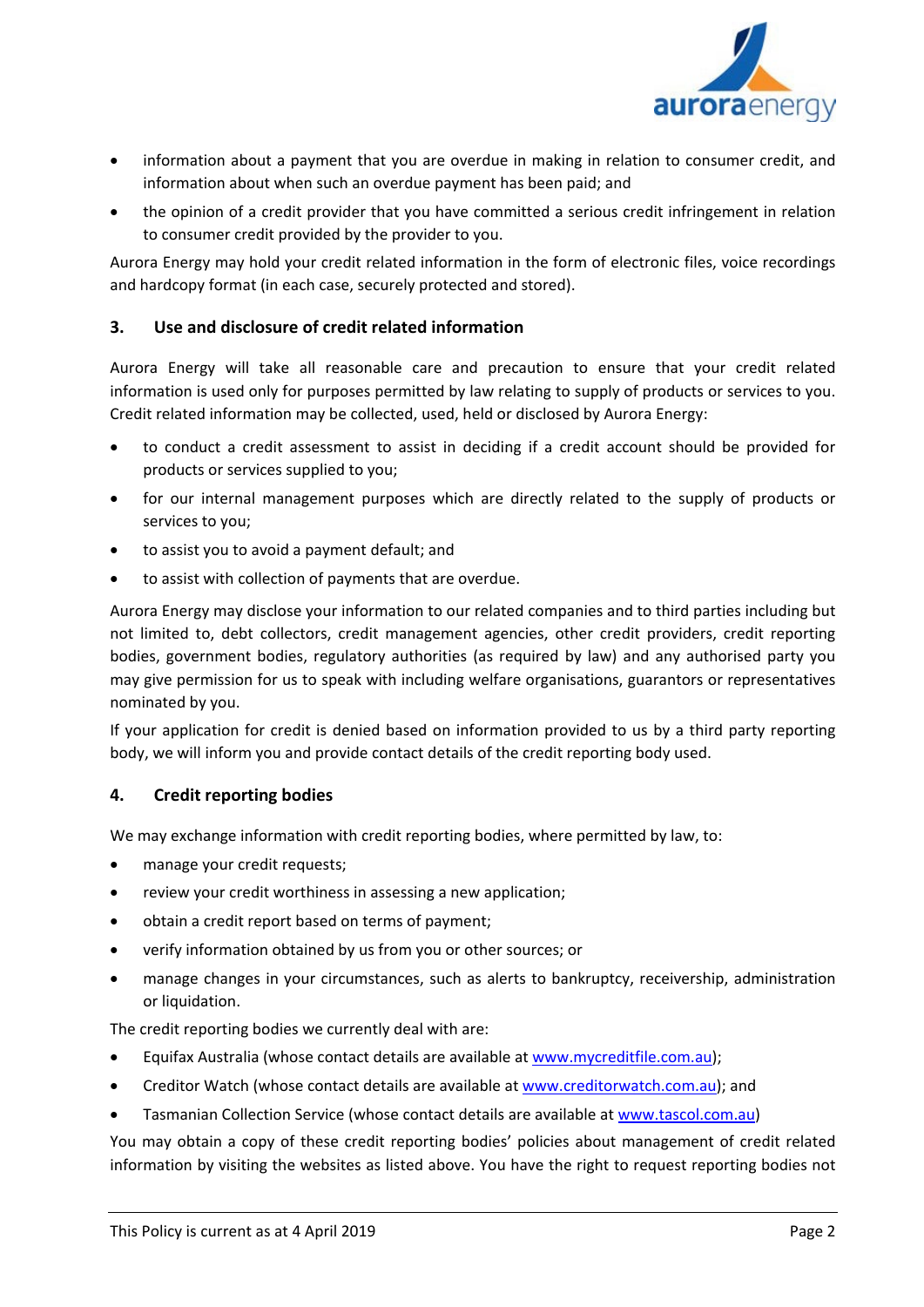

• use your credit related information to determine your eligibility to receive direct marketing from credit providers; or

• disclose credit related information if you believe you have been or are likely to be a victim of fraud or stolen identity.

# **5. Accessing and correcting your credit related information**

You, a person who is assisting you to deal with Aurora Energy, or a person authorised in writing by you to do so, can access the personal information that we hold about you using the details provided in paragraph 7.

We may not be able to provide access to your credit information if:

- giving access would be unlawful; or
- denying access is required or authorised by or under an Australian law or a court/tribunal order; or
- giving access would be likely to prejudice one or more enforcement related activities conducted by, or on behalf of, an enforcement body.

If Aurora Energy refuses to give access to credit information that it holds about you, we will tell you why.

A reasonable fee may be charged for giving access to credit information about you.

Aurora Energy takes reasonable measures to ensure that the credit information we hold is accurate, upto-date and complete. If we hold credit related information about you, you can ask us to correct credit related information by contacting the Privacy Officer using the details provided in paragraph 7. If we refuse your request to correct your credit information, you have the right to request that a statement be associated with your credit information noting that you disagree with its accuracy.

# **6. Complaints regarding this policy, the Credit Reporting Privacy Code and Part IIIA of the Privacy Act**

Complaints about the treatment of credit related information (including a possible breach of privacy) by us should be made in writing (a letter or email), addressed to the Privacy Officer. Please include your email address, name, address and telephone number and clearly specify the nature of your complaint. If you make such a complaint, we will:

- give you a written acknowledgement of your complaint within 7 days after you made the complaint; and
- investigate the complaint.

We will consult with any credit reporting body or credit provider we consider necessary to investigate the complaint.

After investigating the complaint, we will give you a written notice about our decision. If we are unable to give that notice within 30 days after you made the complaint, we will inform you of this within 30 days after you made the complaint and notify you of the reason for the delay, the expected timeframe to resolve the complaint and seek your agreement to Aurora Energy giving that notice at a later date.

If you are not satisfied with our response, you may complain to the Office of the Australian Information Commissioner or an external dispute resolution scheme of which we are a member and which has been recognised by the Office of the Australian Information Commissioner under the Privacy Act. We will provide contact details for any such external dispute resolution scheme when we notify you of our

to: